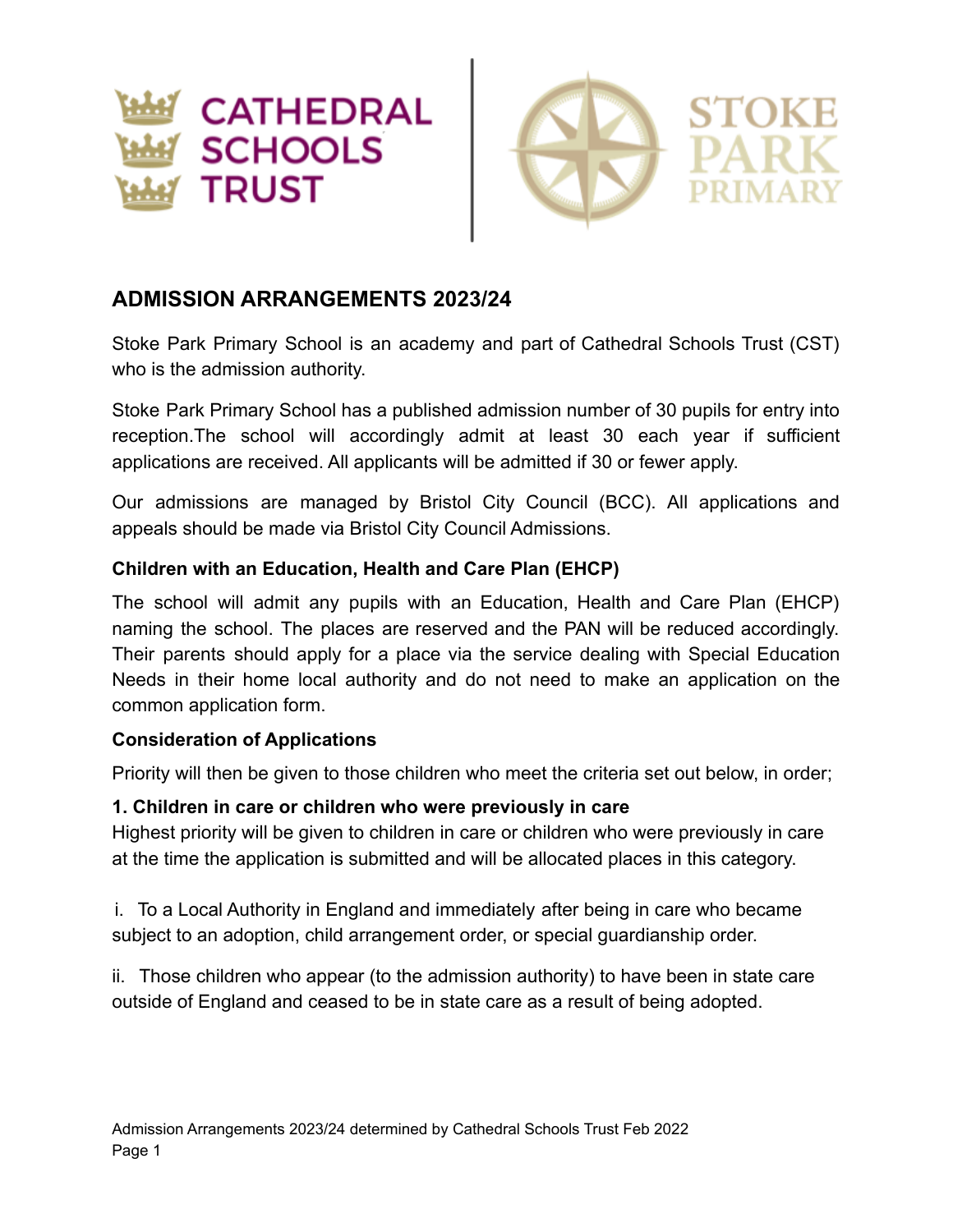Previously looked after children are children who were looked after but ceased to be so because they were adopted (or became subject to a child arrangements order or special guardianship order).

## **Children in Care and Children Previously in Care are defined as;**

i. Children in care are children who are in the care of a local authority or provided with accommodation by that authority under section 22 of the Children Act [1989](https://www.legislation.gov.uk/ukpga/1989/41/contents). 1989 [Children's Act](https://www.legislation.gov.uk/ukpga/1989/41/contents)

ii. Children previously in care

- this includes children who were adopted under the Adoption Act 1976 (see section 12 adoption orders) and children who were adopted under the Adoption and Children Act 2002 (see section 46 adoption orders)
- child arrangements orders are defined in s.8 if the Children Act 1989, as amended by s.12 of the Children and Families Act 2014. Child arrangements orders replaced residence orders and any residence order in force prior to 22 April 2014 is deemed to be a child arrangements order
- in accordance with Section 14A of the Children Act 1989, a Special Guardianship Order is defined as an order appointing one or more individuals to be a child's special guardian (or special guardians)
- Children who appear (to the admission authority) to have been in state care outside of England and ceased to be in state care as a result of being adopted.

## **2. Siblings**

Next, pupils who will have a sibling on roll at Stoke Park Primary School in the year of entry.

The term "sibling" means a full, half, adopted, step brother or sister, but not cousins or other family members. Step brothers/sisters are defined as children who are not necessarily related biologically (including foster children) but are living in the same household for the majority of the time at the address the admission authority considers to be the address of the child for whom the application is made. A sibling must be living **permanently** with the applicant at the same address at the date of their admission to SPPS. The school may require proof of relationship and/or proof of residence.

## **3. Geography**

Children living closest to the school as measured in a direct line from the **home address** to the school.

### **Home Address**

Admission Arrangements 2023/24 determined by Cathedral Schools Trust Feb 2022 Page 2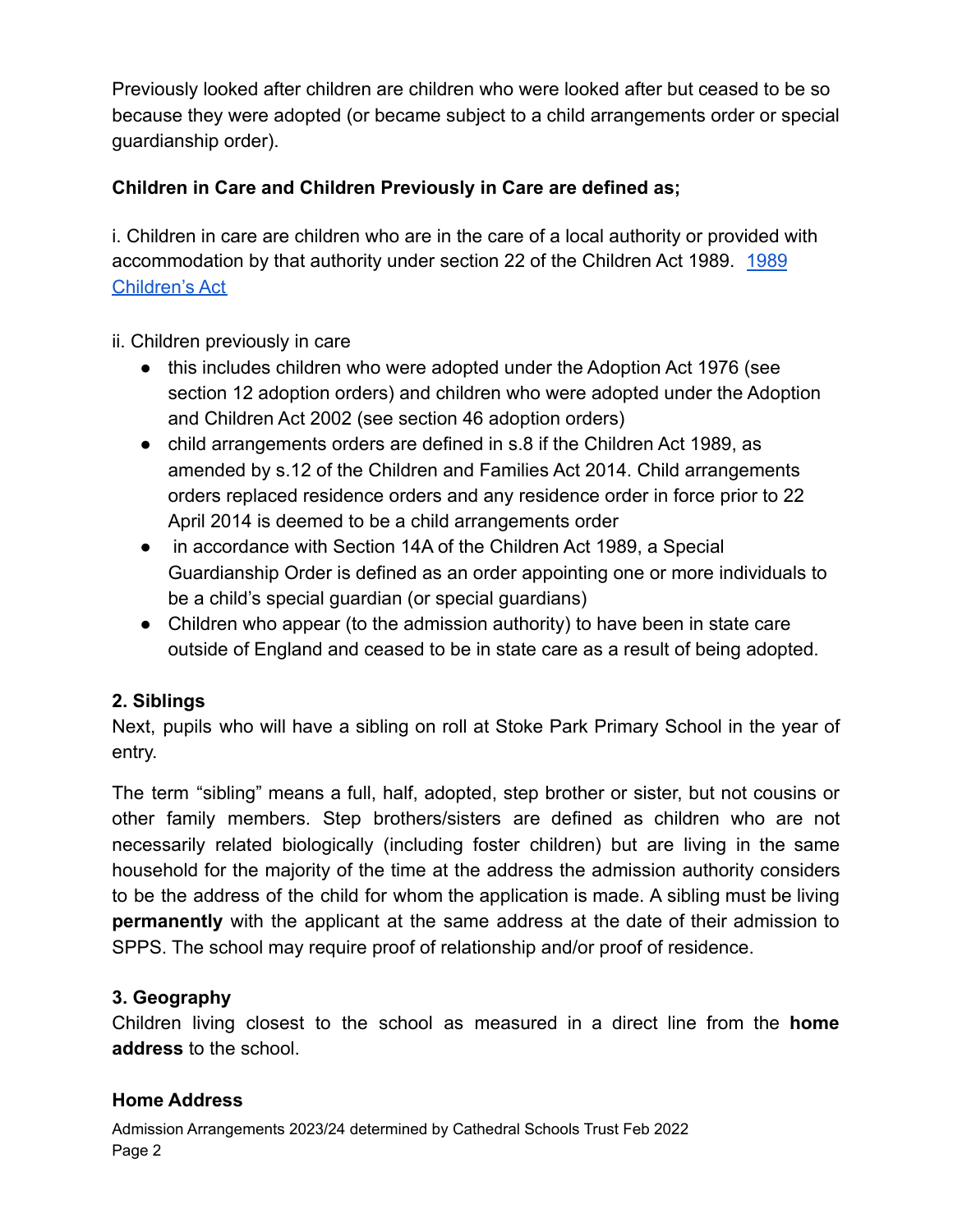A child's permanent home address, where he or she resides with a person with parental responsibility, or with a parent (as defined in Section 576 of the Education Act 1996). It is the address where the child spends the majority of the time. Documentary evidence may be required to confirm a child's home address.

The Admission Authority will not accept more than one address as the child's home address. Where a child regularly lives at more than one address the Admission Authority will have to reach a conclusion about which should be counted as the main address when allocating places, taking relevant evidence into account. Normally this will be the address where the child is registered with a medical GP. Where parents or carers are living separately and do not agree on the child's home address, they are urged to reach an agreement. If this does not happen, evidence may be required by providing court documents or other legally binding documentation such as a sworn affidavit confirming where the child resides for the majority of the school week. Where satisfactory evidence cannot be provided, the Admission Authority will determine the address to be used for allocating a school place.

### **Home to school distance**

Home to school distances will be measured in a direct line from a point on the home address as held by the Local Authority, defined in the Local Land and Property Gazetteer, to a defined point within the main school building using the Local Authority's computerised mapping system. This point is also used for the My [neighbourhood](https://www.bristol.gov.uk/people-communities/my-neighbourhood-search) search [- bristol.gov.uk](https://www.bristol.gov.uk/people-communities/my-neighbourhood-search) information available on the Bristol City Council website.

### **Tie-breaks**

Where there are more applications than there are places remaining within a particular category, siblings will be given priority. After this, direct line distance from home to school will be used as a tie-break and the distance measured using the point for the [My](https://www.bristol.gov.uk/people-communities/my-neighbourhood-search) [neighbourhood search - bristol.gov.uk](https://www.bristol.gov.uk/people-communities/my-neighbourhood-search) information available on the Bristol City Council website.

Where two or more applicants cannot be separated, the offer of a school place will be determined by random allocation; the drawing of lots, and will be overseen by an independent person.

### **Twins/Multiple birth**

However, if children of multiple births (twins and triplets) are tied for the final place, those siblings will be admitted over PAN as permitted by infant class size rules.

### **UK Service Personnel and Crown Servants**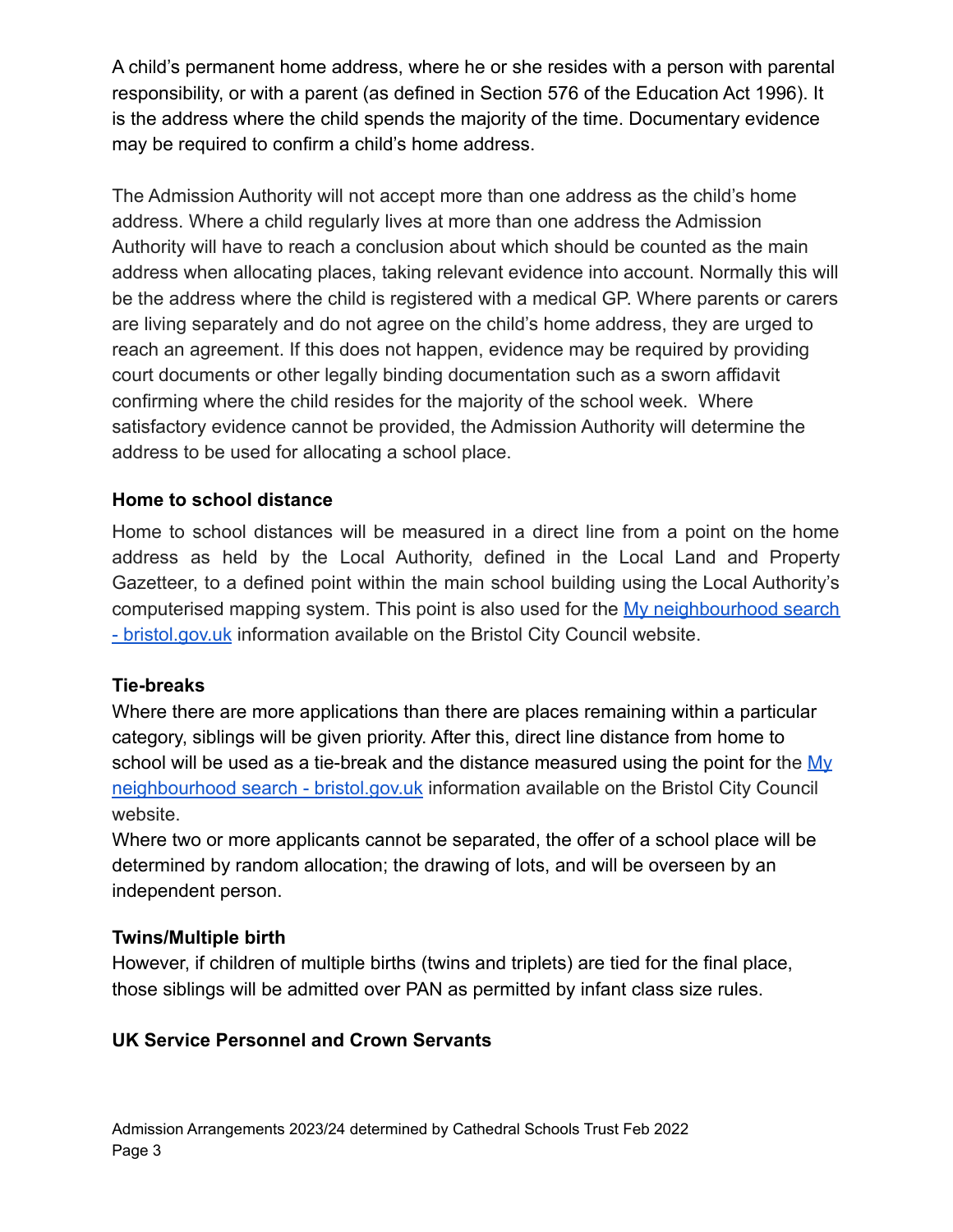For UK Service Personnel and other Crown Servants, where possible, places may be allocated in advance of the pupils return to the UK provided the MOD, FCO or GCHQ have provided a letter declaring a return date and residency placement. Places may be offered and reserved up to one term in advance of the place being required. The address at which the child will live will be used when applying the oversubscription criteria, as long as the parents provide some evidence of their intended address.

Children of UK service personnel admitted outside the normal admissions round will be admitted as 'excepted' children under Infant Class Size legislation.

## **Who can apply**

Applications will be accepted for children who meet one or more of the following:

- they are resident in the UK
- they hold full British Citizen Passports
- they are from countries whose passports have been endorsed to show that they have the [right to abode](https://www.gov.uk/right-of-abode) in this country

Applications for children who do not meet one of the above will not be accepted until the child is in this country.

## **Deferred Entry for Infants**

Parents/carers offered a place in reception for their child have a right to defer entry, or take up a place part-time, until the start of term beginning immediately after their child has reached compulsory school age. However, places cannot be deferred beyond the beginning of the final term of the school or until the next academic year. Children reach compulsory school age on the prescribed day following their 5th birthday (or on their fifth birthday if it falls on a prescribed day). The prescribed days are  $31<sup>st</sup>$  August, 31st December and 31st March.

### **Admission of children outside normal age group**

Children are normally educated in school with others of their age group; however, in exceptional circumstances parents/carers may request that their child is admitted to a year group outside their normal age range, for instance where the child is gifted or talented or where a child has suffered from particular social or medical issues impacting his or her schooling.

### **Delayed Entry for Infants**

In addition, the parents of a summer born child may choose not to send their child to school until September following their fifth birthday and may request that they are admitted out of their normal age group – to reception rather than year 1. All such requests will be considered on their merits and either be agreed or refused, on that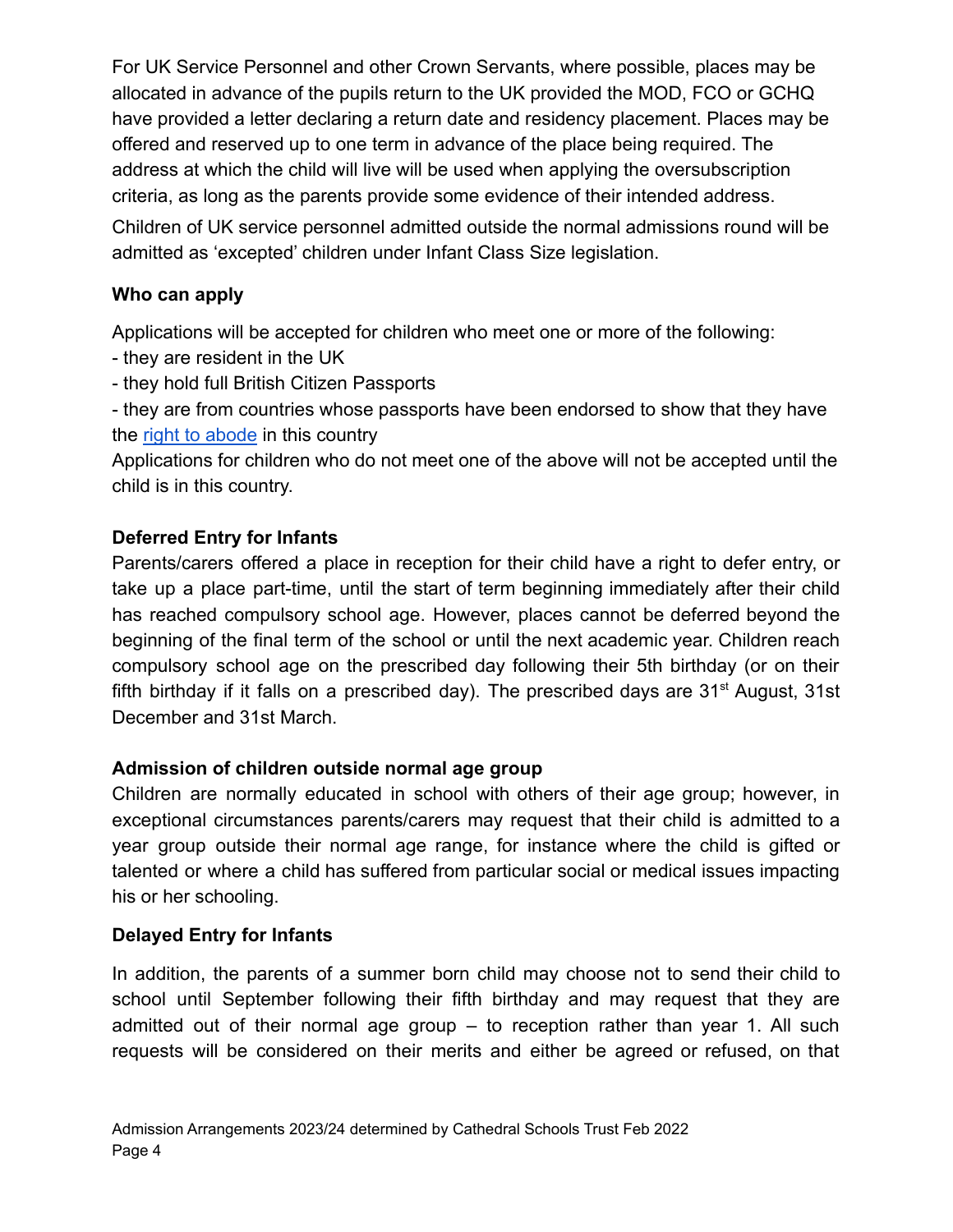basis. If a request is refused, the child will still be considered for admission to their normal age group.

The process for requesting such an admission is as follows:

With the application, parents should complete the Form to request a delayed [entry/out](https://docs.google.com/document/d/1ZRg3O0C4ccFe95nDWSdGmFMxON_xLEhi/edit?usp=sharing&ouid=111971969837556975984&rtpof=true&sd=true) of year group [admission](https://docs.google.com/document/d/1ZRg3O0C4ccFe95nDWSdGmFMxON_xLEhi/edit?usp=sharing&ouid=111971969837556975984&rtpof=true&sd=true) to request that the child is admitted to another year group, and the reasons for that request.

Completed forms should be sent to Admissions, Stoke Park Primary School, Brangwyn Grove, Bristol, BS7 9BY

or via email: [contactus@stokeparkprimary.org](mailto:contactus@stokeparkprimary.org)

Parents will submit any evidence in support of their case with the application, for instance from a medical practitioner, head teacher etc. Some of the evidence a parent might submit could include:

- Information about the child's academic, social and emotional development;
- Where relevant, their medical history and the views of a medical professional;
- Whether they have previously been educated out of their normal age group; and
- Whether they may naturally have fallen into a lower age group if it were not for being born prematurely.

The Trust will consider each case on its merits, taking into account the individual circumstances of the request and the child's best interests. The Admissions Committee along with the Head Teacher will then decide whether such an out-of-year group place will be agreed or refused. We will also ensure the parent is aware of whether the request for admission out of age group has been agreed before final offers are made, and the reason for any refusal. Requests for admission out of the normal year group will be considered alongside other applications made at the same time.

## **Waiting Lists**

The school will operate a waiting list for each year group. Where in any year the school receives more applications for places than there are places available, a waiting list will operate until 31 December in the year of entry. This will be maintained by the school and it will be open to any parent to ask for his or her child's name to be placed on the waiting list, following an unsuccessful application.

Children's position on the waiting list will be determined solely in accordance with the oversubscription criteria [1 - 3 above]. Where places become vacant they will be allocated to children on the waiting list in accordance with the oversubscription criteria. The waiting list will be reordered in accordance with the oversubscription criteria whenever anyone is added or leaves it.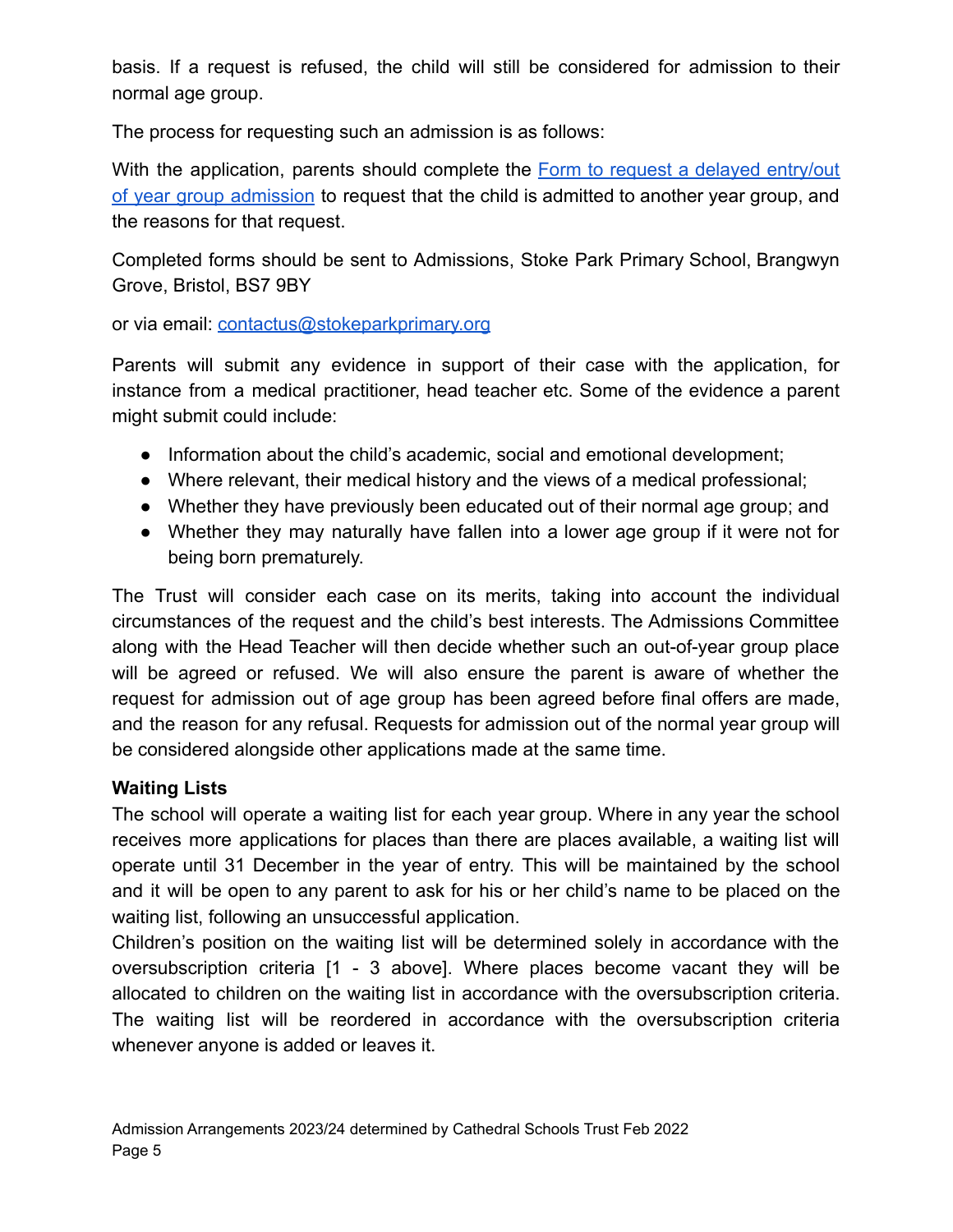# **Appeals**

All applicants refused a place have the right of appeal to an independent appeal panel constituted and operated in accordance with the School Admission Appeals Code. The school will prepare guidance for parents/carers on how to appeal. Information on the timetable for the appeals process will be published on the school website.

# **Late Reception Applications**

The school defines a "late application" as one that arrives after the deadline date for submitting their common application to the local authority ( $15<sup>th</sup>$  January). These applications will not be included in the first round allocation process for reception places. Late applications will be included in the second round of allocation if places become available.

# **Applications for other year groups**

Parents/carers, seeking admission that is not part of the normal admission process are able to make an in year application for the school.

Parents/carers should complete the in year application form available on Bristol City Council website:

<https://www.bristol.gov.uk/schools-learning-early-years/in-year-admission>

The following applications will be treated as in-year admissions during 2023-24:

- applications for admission to Reception which are received after 1 September 2023
- all other applications for admission to Year 1 to 6.

Applications will not normally be considered in advance of the date the place is required, this will be approximately 35 days for those moving house, and 21 days for those not moving house. However, applications for admission in September 2023 can be made from June 2023.

Parents/carers will be notified in writing within 10 school days of the outcome of their in-year application and have a right of appeal to an independent appeal panel if a place is refused.

Children's position on the waiting list will be determined solely in accordance with the oversubscription criteria [1 - 3]. Where places become vacant they will be allocated to children on the waiting list in accordance with the oversubscription criteria [1 - 3]. The waiting list will be reordered in accordance with the oversubscription criteria [1 - 3] whenever anyone is added or leaves it.